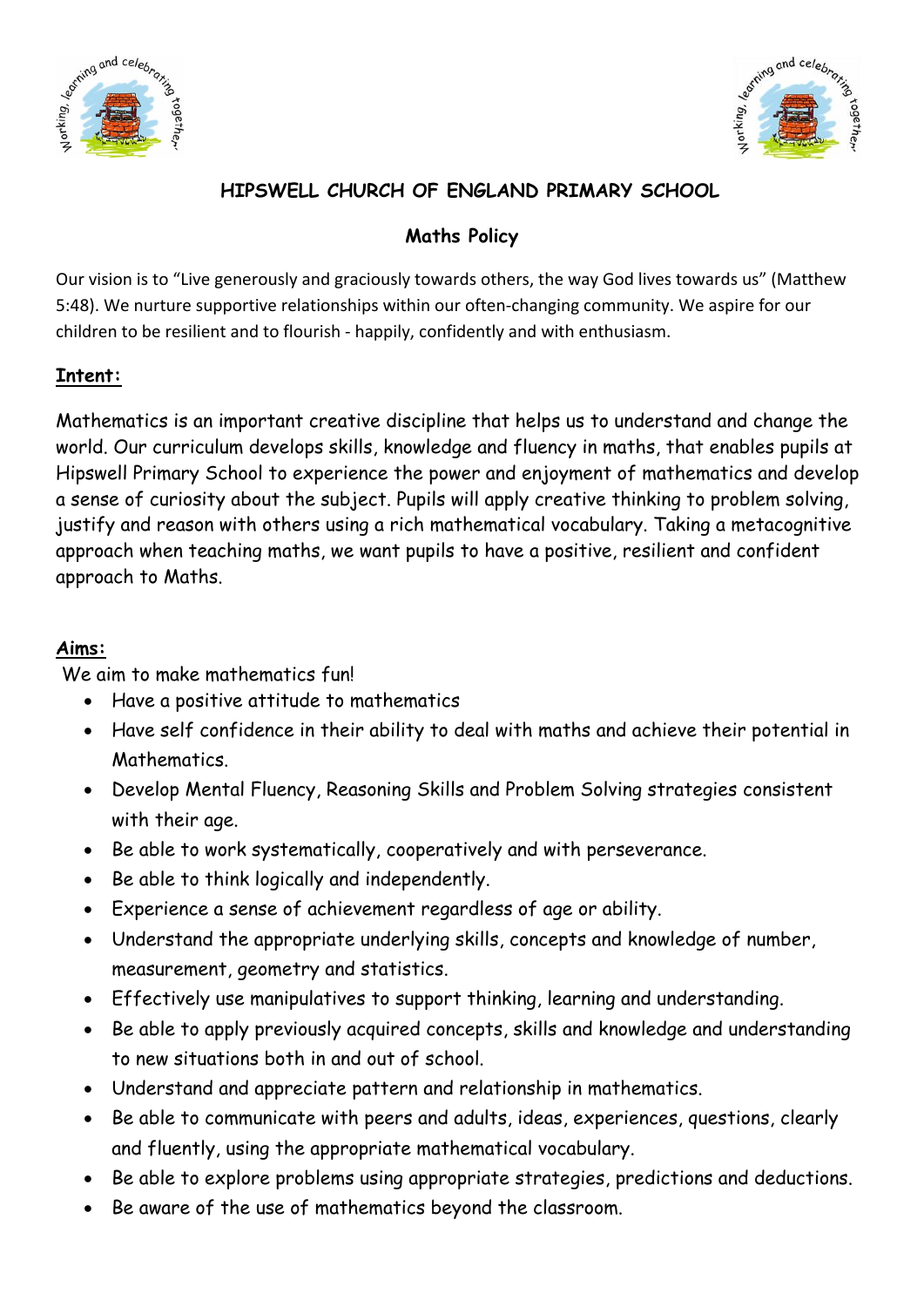- Encourage the use of mental calculations and efficient strategies to work out solutions to enable them to develop procedural fluency alongside their conceptual understanding.
- To encourage parents to be actively involved in their children's learning both in school and at home.

## **Foundation Stage:**

The teaching of Mathematics is guided by the requirements and recommendations set out in the Early Years Foundation Stage document.

This document outlines the expectations for Number and Shape, Space and Measure that must be met by the end of the Foundation Stage.

We give all the children ample opportunity to develop their understanding of mathematics. We aim to do this through varied activities that allow them to use, enjoy, practise and talk confidently about Mathematics.

Mathematics is implemented through planned, purposeful play and through a mix of adult led and child-initiated activities.

# **Implementation:**

- Pupils experience a daily Mathematics lesson. This is planned using the National Curriculum for Mathematics 2014. Objectives are shared with the pupils.
- Lessons will be planned using planning from The White Rose Hub.
- At the end of every two/ three weeks children are assessed on the areas taught during that period.
- Each term (September, January and April) feedback and target are set with the pupils. (Focused Mentoring)
- Teachers deploy Support Staff for focussed work with small groups of pupils.
- Activities to support learning are differentiated as appropriate and a range of support materials are used, including intervention programmes: Success at Arithmetic and First Class at Number when support staff is available.
- The development of reasoning and problem solving skills is a key part of the curriculum.
- Wherever possible, concepts are embedded in real life and practical contexts, where emphasis is given to discussion and the correct use of vocabulary.
- Each classroom devote space for displays of relevant vocabulary, key facts and resources that are accessible to the children.
- I.T. resources (RM Maths- daily program in KS1 and Conquer Maths in KS2) are used where appropriate to enhance learning.
- Opportunities during Themed Weeks are provided for application of mathematical skills in other curriculum areas.